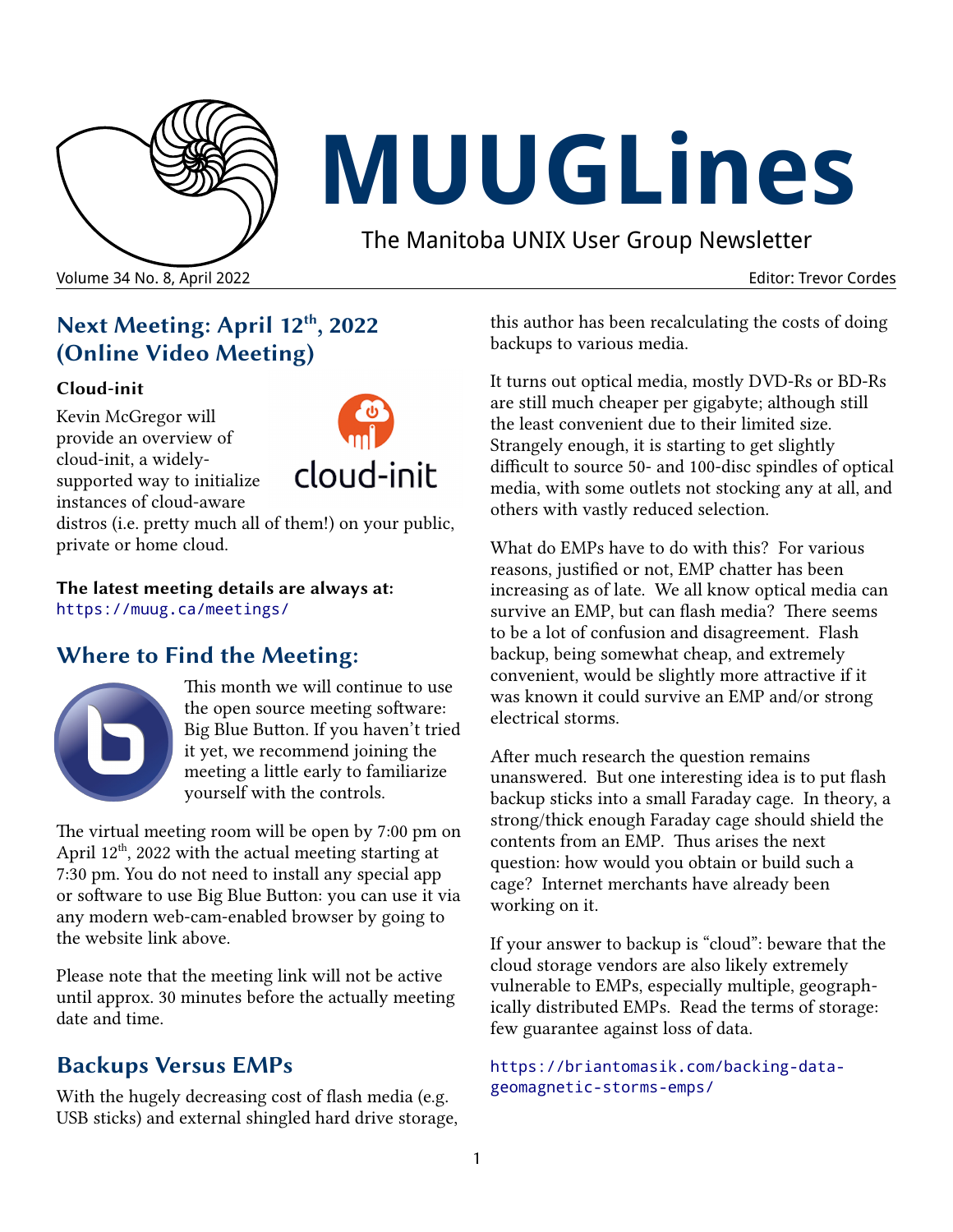## **ioctl() Insanity**

Zack's Kernel News recently had some choice nuggets regarding ioctl():

*Input/output controls (ioctls) are a nightmarish fantasy of one of the outer gods, possibly Nyarlathotep. Ioctls exist in the nether region between what you need the hardware to do, and what the system calls are able to provide. [...]*

*Instead, the single ioctl() system call can take all of that malignant energy unto itself, growing darkly beneath the surface for all time. If you asked a kernel developer about documenting all the behaviors of ioctl(), they would begin to laugh, cry, and explode simultaneously. Try it and see. Or don't. They have suffered enough.*

[https://www.linux-magazine.com/Issues/](https://www.linux-magazine.com/Issues/2021/248/Kernel-News) [2021/248/Kernel-News](https://www.linux-magazine.com/Issues/2021/248/Kernel-News)

#### **Did You Know? … Rounding**

We all learned about rounding decimal numbers in school. It seemed very straightforward. Did you know that there also exist some strange rules for rounding, and that many computer programs, libraries, languages, and standards differ in their behaviour in pretty common scenarios? If you're expecting a certain result or consistency, you might want to verify your tool is doing what you want.

The big problem is in some cases you'll get "Banker's rounding", or "round to nearest – ties to even" instead of the more typical and expected "round to nearest – ties away from zero". The latter states that you round 8.5 to 9; the former rounds 8.5 to 8. The difference between the two only applies when you have a perfect half value / tie, so rounding 8.51 will result in 9 with both methods. Still, to many of us, rounding 8.5 to 8 (ties-to-even) may seem strange.

Let's survey the real world:

```
PHP: echo round(8.5)
9
```

```
Perl: use v5.10; use Math::Round;
say round(8.5);
9
```

```
C: #include <stdio.h>
#include <math.h>
int main(){ printf(
"%f\n",roundf(8.5)); }
9.000000
*NOTE1
```
JS: console.log(Math.round(8.5)) 9

Mysql: select round(8.5); 9

Python3: print(round(8.5)) 8

```
.NET (from docs, untested):
decimal.Round(8.5)
8
```
Any language/program using stdio's printf: printf("%1.0f\n",8.5) 8

*\*NOTE1*: gcc doesn't provide a itoa function so only printf type functions can turn ints into strings; yet this causes problems for us because printf itself applies rounding rules. However, here we can be sure we are not seeing any printf rounding, and roundf()'s documentation declares it uses ties-awayfrom-zero anyhow. See below.

As we can see, languages and libraries cannot agree on this simple question. The majority use ties-awayfrom-zero, which is what you'd probably expect. But python3, and, very importantly, printf, use ties-toeven.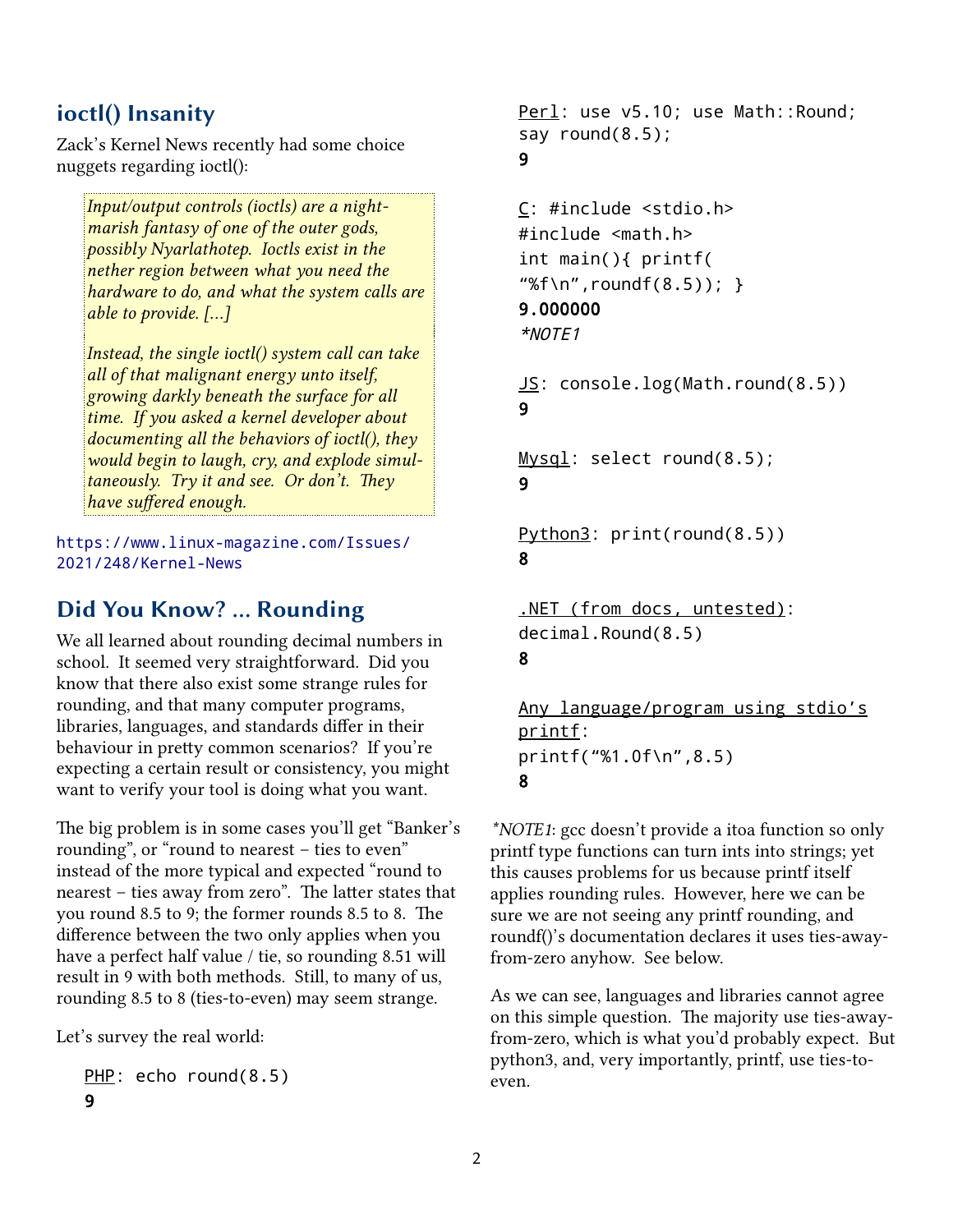Since almost every language provides a printf function which just ties into the system stdio library, most languages will have different rounding behaviour between their internal rounding function and printf's rounding – within the same language!

The whole problem seems to stem from the IEEE 754 (1985) standard which governs floating-point arithmetic used by many (most?) FPUs and many libraries. This apparently includes stdio; or perhaps stdio just defers to what the FPU does. (Homework exercise: use the stdio source, Luke.)

IEEE 754 states "ties to even – rounds to the nearest value; if the number falls midway, it is rounded to the nearest value with an even least significant digit; this is the default for binary floating point and the recommended default for decimal." (wikipedia, emphasis ours)

It also states: "ties away from zero […] intended as an option for decimal floating point."

It seems clear printf() is following IEEE 754's default. The manpage talks about rounding but not which method it uses or what standard, though *perhaps* another stdio manpage states in some manner that it mainly follows IEEE 754. In any event, printf() does not appear to provide any method for selecting the other rounding algorithm(s) the standard offers.

So what is this *Banker's* (ties-to-even) rounding and why does it even exist? It seems to have been championed by, well, bankers (or the Dutch or Gauss, whom both also lend their names to the method: no one really knows), because they thought that rounding the tie up (let's assume only positive numbers for this argument) was biased and that banker's rounding would give a more precise result. But does it?

#### [https://www.sqlservercentral.com/articles/](https://www.sqlservercentral.com/articles/bankers-rounding-what-is-it-good-for) [bankers-rounding-what-is-it-good-for](https://www.sqlservercentral.com/articles/bankers-rounding-what-is-it-good-for)

That article states that it gets closer to the actual unrounded sum, but disturbs the normal, even distribution of target digits. But what if the unrounded sum is not the correct goal?

Think of the case of a tax, like the PST. When you buy a product, you are charged PST in cents, never fractions of a cent. But since the tax rate is 7%, the tax on an item will, the vast majority of the time, have fractions of a cent. Any rounding that goes up will favour the government: they will get more tax than they should: think ceil(). Any rounding that goes down will favour the taxpayer: they will pay less tax than they should: think floor(). So perhaps the correct goal of rounding should be to see what algorithm best "meets in the middle", or is closest to the government (and/or taxpayer) winning precisely half the time.

Your author wrote a simulation program to determine which algorithm best approaches both goals. The common rounding method is vastly superior to "meet in the middle", whilst ties-to-even gets closer to the unrounded sum. So perhaps both are correct depending on your actual goal.

One moral of this story is read the documentation and run some simple tests with your tool to ensure it is doing what you desire. Many will state what they are doing with precise ties. Some provide an optional argument or different function to specify the algorithm. Another moral of the story is to do an audit of your code to see if you are using sprintf() anywhere to effect rounding. This author discovered he was using it in many places where it could be considered a bug in his personal perl programs.

At the end of the day, so many tools seem to agree on what the "right thing" is, so why did IEEE 754, and thus ubiquitous things like printf() decide to use Banker's rounding? IEEE 754 hints at a possible reason when it says "for binary floating point". Maybe there is some advantage or logic for it when dealing exclusively with binary numbers, as computers obviously do. Maybe it requires less CPU cycles. Maybe it is more straightforward. (Once again, homework exercise.)

As for taxes like the GST and PST, their regulations clearly state they use the normal ties-away-fromzero. Software programs like Quickbooks and MS Money appear to do so as well. That can allow many to emit a big sigh of relief.